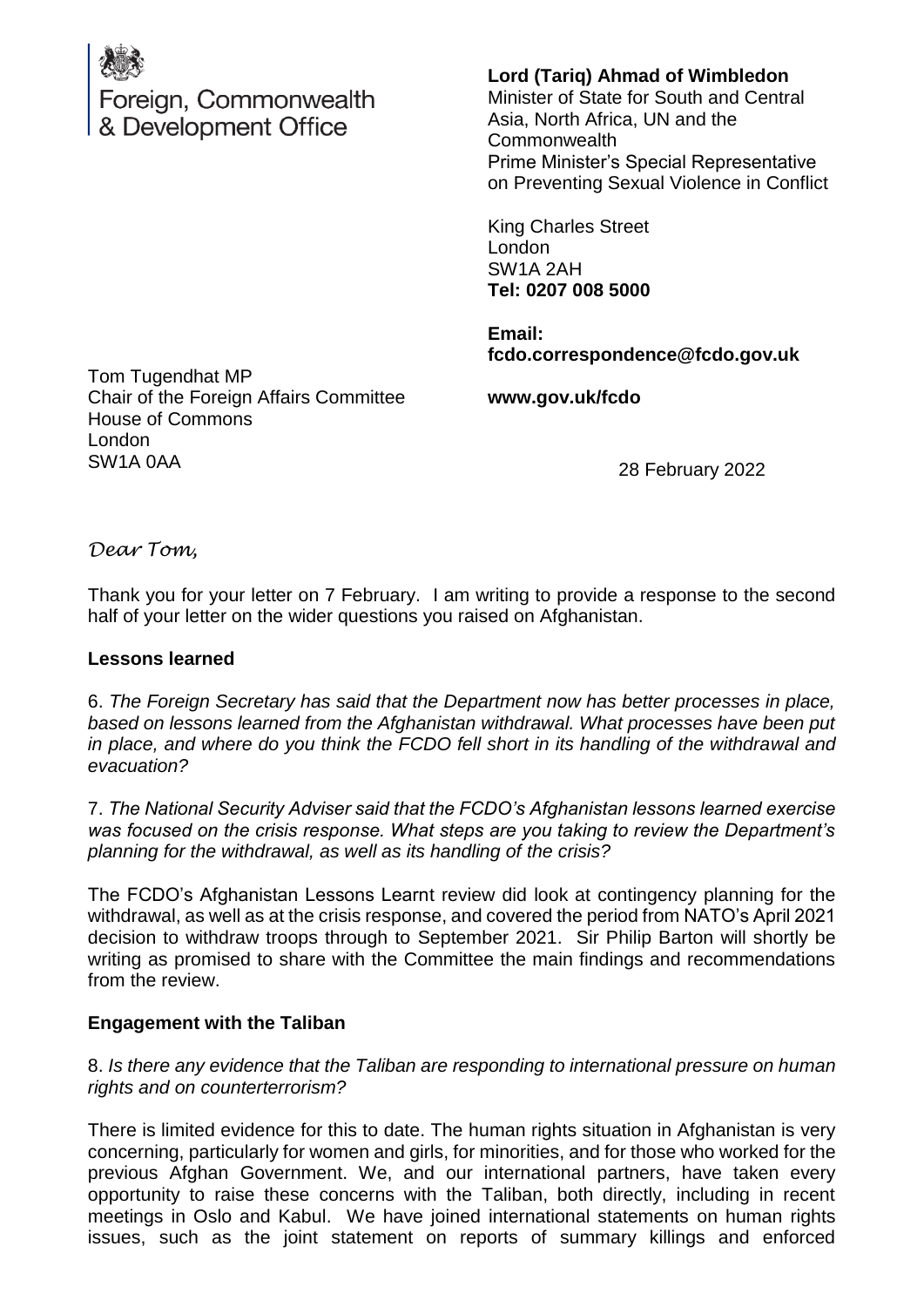disappearances on 4 December, and a statement by the Group of Friends of Women in Afghanistan on 21 October.

In August, the Taliban declared a General Amnesty for all those who worked for the former Afghan Government. When we have raised allegations of reprisals, such as those covered in the reports by Human Rights Watch in November, and the UN Secretary General to the UN Security Council in January, the Taliban have offered assurances that any such actions are not centrally sanctioned, and that they have taken disciplinary action against anyone in their ranks found to have committed crimes. After a statement on 4 December from 28 countries, including the UK, condemning reports of extrajudicial killings and enforced disappearances of former members of the security forces, the Taliban said that they would investigate these and other allegations.

On Girls' Education, ten provinces have reportedly allowed girls to continue studying at secondary level, and women were able to continue at tertiary level when the university term began this month. In response to repeated international engagement on the issue, the Taliban have said that all girls will be able to return to secondary school on 21 March, the point that secondary schools return after Persian New Year. We have underlined the importance of delivering on this pledge to the Taliban, and doing so in a way which the international community is able to monitor.

On counter-terrorism, Taliban representatives have restated their promises to respect the security commitments they made in the Doha Agreement not to allow Afghan soil to be used to plan or commit attacks against others. The UN's Analytical Support and Sanctions Monitoring Team, in its latest report to the UN Security Council, found that IS (Khorasan Province) attacks in Afghanistan have increased since August compared to the same period in 2020. It also found 'no recent signs that the Taliban had taken steps to limit the activities of foreign terrorist fighters in the country.' If helpful, FCDO officials could provide a classified briefing for you with further detail.

## 9. *In delivering aid to Afghanistan, how do you manage any trade-off between averting humanitarian disaster and the risk of legitimising the regime?*

Faced with a dire humanitarian emergency in Afghanistan, our immediate priority must be to try to help save lives. In keeping with internationally accepted norms, the UK and other donors are providing lifesaving humanitarian aid to the Afghan people without political conditionality, and on the basis of key principles agreed between the UN and Taliban. Our humanitarian aid is channelled through the UN and other international organisations, who are able to ensure that vital aid reaches those who need it most, and not through the Taliban.

Prior to the Taliban's seizure of power, much of our support to the delivery of basic services was channelled through Afghan government institutions. In the light of the Taliban takeover, and the appointment of a number of Taliban figures subject to UN sanctions to head some key Ministries, we have halted this spending and redirected it to humanitarian spending to mitigate the crisis. Our ability to go beyond humanitarian aid and to provide wider economic and development assistance will depend to a large extent on the actions of the Taliban, including their readiness to abide by international norms and to respect the rights of women and girls. The Taliban will need to earn legitimacy through their actions, both in the eyes of the Afghan people and internationally.

## 10. *What steps is the Government taking to give confidence to NGOs and financial institutions operating in Afghanistan?*

The UK pushed strongly in the UN Security Council to secure UNSCR 2615, which creates a humanitarian exemption to the UN's Taliban sanctions to enable the delivery of lifesaving aid to the Afghan people. This is helping to ensure that UN sanctions on individual Taliban leaders pose no obstacle to the provision of humanitarian assistance and responds to what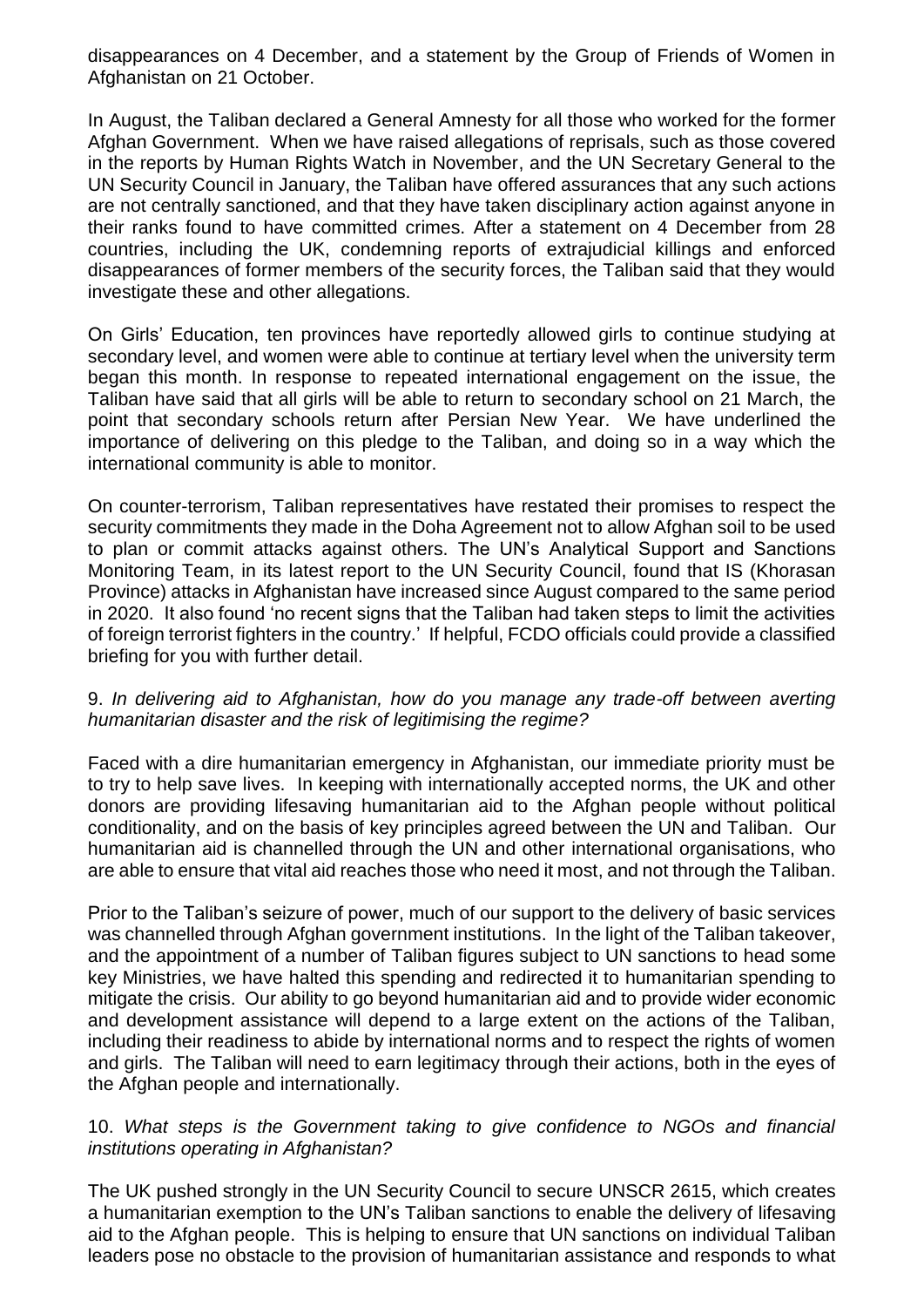the NGO sector has indicated to us that they need. The Afghanistan (Sanctions (EU Exit) (Amendment) Regulations 2022, which came into effect on 28 January, implement this exemption in UK law. HM Treasury's Office of Financial Sanctions Implementation has issued guidance to banks and NGOs to support the effective implementation of the exception. The Government continues to engage closely with the financial and humanitarian sectors, including through the TriSector Group, which brings together the Government, NGOs and UK banks, as well as regular sanctions outreach events.

# **The ACRS**

11. *The ACRS includes a so-called pathway that will initially offer places to British Council and GardaWorld contractors, and Chevening alumni. How were these three groups chosen, as opposed to others at risk, such as judges, or NGO staff working on UK-funded projects?*

The ACRS third referral pathway will relocate those at risk who supported the UK and international community effort in Afghanistan, as well as those who are particularly vulnerable. The Government decided that in the first year of the scheme, it was right to consider at-risk British Council and GardaWorld contractors and Chevening alumni for resettlement, in light of their direct relationship to HM Government and commitments made to them during Op PITTING.

# 12. *What is the FCDO's role in selecting individuals for the ACRS?*

Under the third pathway, in year one, the FCDO will work in coordination with all three organisations in identifying qualifying individuals and then refer these cases to the Home Office, the lead department for the ACRS.

## 13. *Were GardaWorld contractors formally called forward for evacuation in August? Why were they unable to enter Kabul airport?*

A small number of GardaWorld contractors were called forward during Op Pitting. Those who were able to get to our Evacuation Handling Centre at the Baron Hotel were evacuated. The Government is working to relocate the others who were called forward but who were unable to reach the Baron Hotel. Most GardaWorld contractors were not called forward for evacuation during Op PITTING.

Yours sincerely,<br>Jahnad of Wurtheche

## **LORD (TARIQ) AHMAD OF WIMBLEDON**

Minister of State for South and Central Asia, North Africa, UN and the Commonwealth Prime Minister's Special Representative on Preventing Sexual Violence in Conflict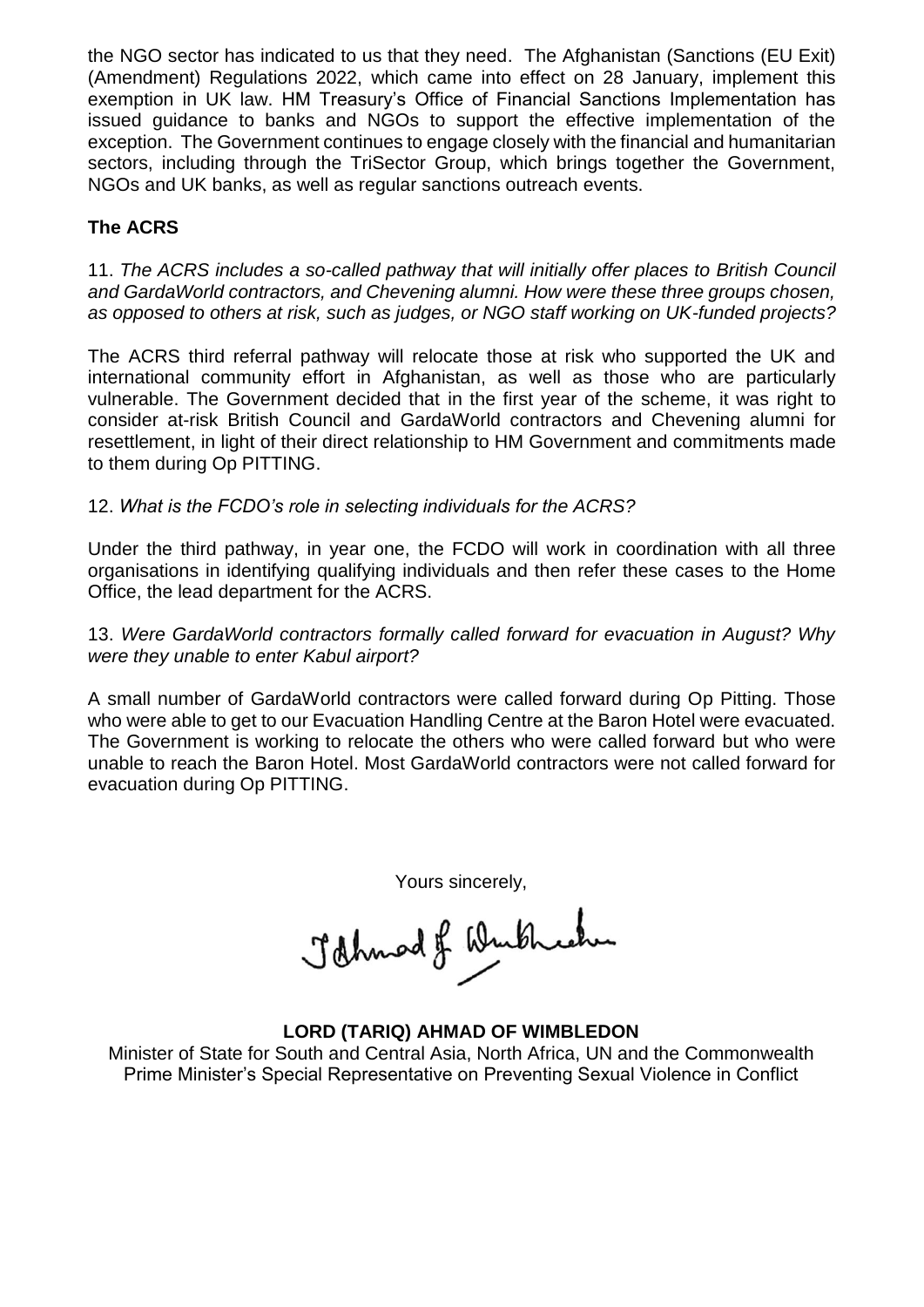

Foreign, Commonwealth & Development Office

**Lord (Tariq) Ahmad of Wimbledon**

Minister of State for South and Central Asia, North Africa, UN and the Commonwealth Prime Minister's Special Representative on Preventing Sexual Violence in Conflict

King Charles Street London SW1A 2AH **Tel: 0207 008 5000**

**Email: fcdo.correspondence@fcdo.gov.uk**

Tom Tugendhat MP **Chair** Foreign Affairs Committee

**www.gov.uk/fcdo**

23 February 2022

*Dear Tom ,*

Thank you for your 7 February letter on Afghanistan. It was regrettable that our 25 January oral evidence session was cut short by Parliamentary business. You asked for an early reply on the Nowzad issue, and a separate reply to the wider questions you raised, which I shall respond to in due course. I recognise the concern, which your Committee has raised during its inquiry, about the widely reported claim that animals might have been prioritised over people during Operation PITTING last August. I therefore wanted to explain again why that claim is unfounded, as well as setting out, as you asked, the role the FCDO played in relation to the Nowzad charity.

The FCDO's interest in Nowzad was, first and foremost, concerned with the safety of Paul 'Pen' Farthing as a British national. From the start of Operation PITTING, FCDO Consular staff repeatedly urged Mr Farthing directly to take advantage of the offer of UK military evacuation. Mr Farthing declined this offer.

As explained in Sir Philip Barton's 17 January letter to you, FCDO officials included Nowzad's Afghan staff in the list of potential cohorts of Afghan nationals to be considered for military evacuation under the Leave Outside The Rules ('LOTR') provision, if and when space became available, and within the context of the clear priority Ministers had given to British nationals and qualifying family members, and to those accepted for resettlement under the Afghan Relocations and Assistance Policy (ARAP) programme. Only in the later stages of the evacuation did space become available to call forward Afghans from these cohorts.

In the early hours of 25 August, the Defence Secretary tweeted that '*Now that Pen Farthing's staff have been cleared to come forward under LOTR I have authorised MOD to facilitate their processing alongside all other eligible personnel at HKIA [Kabul airport]. At this stage, if he arrives with his animals we will seek a slot for his plane*.'

As the decision to grant LOTR to Nowzad's Afghan staff had not been made in the FCDO, I have been informed in following up on your specific question that FCDO officials sought confirmation from the Cabinet Office later that same morning (25 August) that Nowzad's Afghan staff should indeed be called forward for military evacuation. The National Security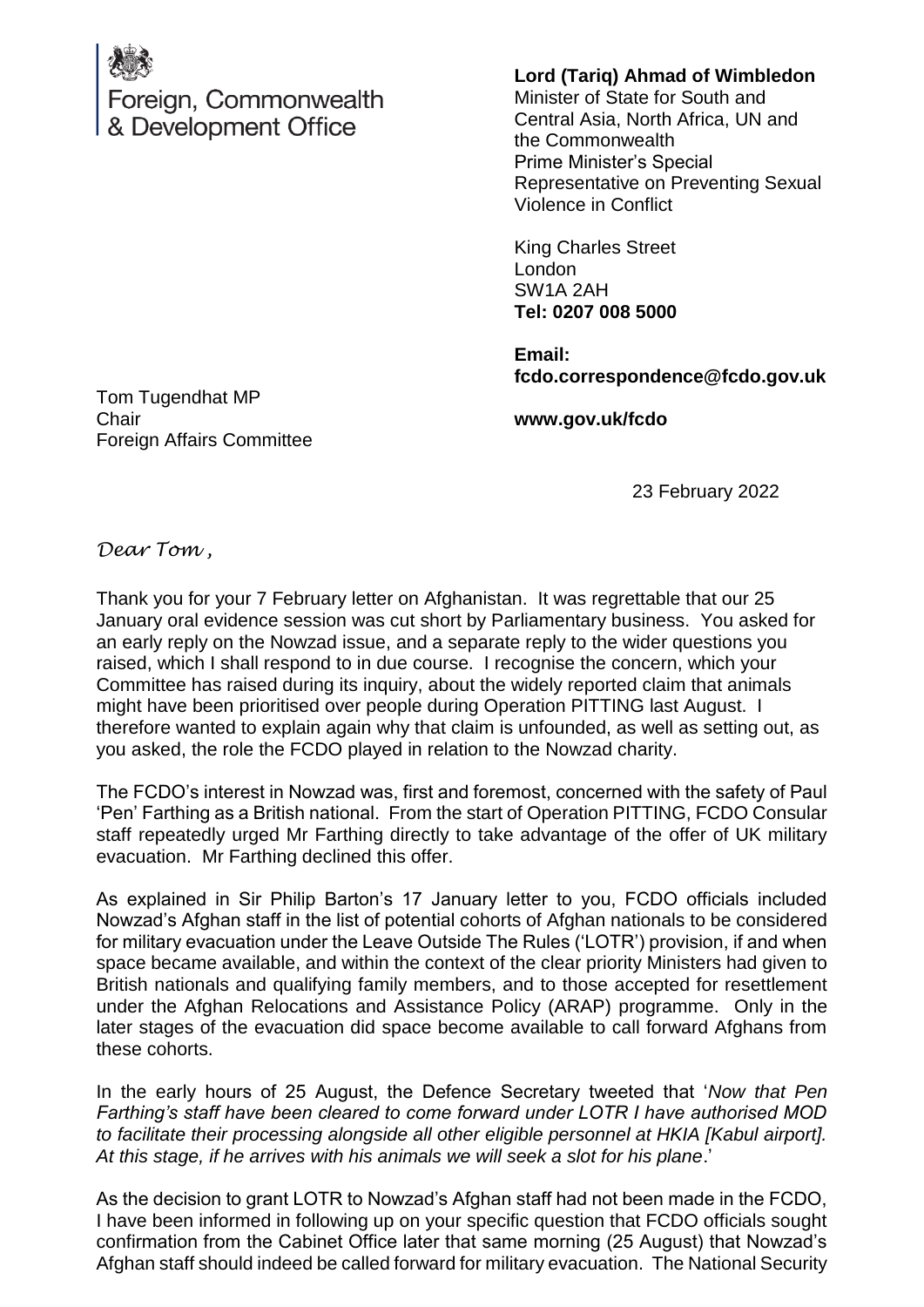Adviser subsequently confirmed to a senior FCDO official later that morning that they should proceed to call forward Nowzad's staff, which they then did.

Nowzad's Afghan staff were in the event not able to reach the airport, having apparently been refused permission to do so by the Taliban. The situation outside the airport was by that stage extremely difficult. We changed our Travel Advice in response to a terrorist threat on the evening of 25 August, and the area outside the Abbey Gate was attacked by an ISKP suicide bomber on the evening of 26 August. Nowzad's staff did not therefore take a UK military evacuation flight. Instead, they were subsequently among the more than 3,000 people who have been able to leave Afghanistan with our support via third countries since the end of Op PITTING.

The Evacuation Handling Centre we had established at the Baron Hotel to process civilians for evacuation was closed to new arrivals on 26 August, when we judged that it was no longer safe to keep the facility open in light of the terrorist threat. All UK staff who had been inside the Hotel processing evacuees left the Baron Hotel on 26 August, and were transferred to our fall back processing facility inside the airport, as were those British nationals and Afghan civilians who had been inside the hotel at the time of its closure awaiting the completion of their processing for evacuation. That fall back facility then closed on the morning of 28 August, when it had completed the processing of those remaining evacuees. The final contingent of HMG civilian staff flew out that morning, including our Ambassador.

This meant that, by the time Pen Farthing arrived at the airport later on 28 August with Nowzad's animals loaded in crates on a flatbed truck, there was no longer any possibility that any more British or Afghan civilians could have been evacuated by us. By that stage, there were no HMG civilian staff left in Kabul to process evacuees, our processing centres had closed, and our remaining military personnel were firmly focussed on their own final departure. The final RAF flights under Op PITTING by that stage were evacuating only our own military personnel and equipment, not civilians.

As the Defence Secretary has made clear, he authorised the MoD to seek landing and take-off slots for the private charter flight which took Nowzad's animals out of Kabul. In his oral evidence to your Committee on 25 January, he made clear that '*when they [Nowzad] did make a request, as I said in those tweets earlier, subject to them not jumping the queue and subject to the fact that it was able to come in and would not disrupt, we would give it clearance.*' The First Sea Lord described in his evidence to the Committee how the UK CAOC facilitated the landing slot on 28 February.

At no point in Op PITTING, therefore, were animals prioritised over people. Our civilian evacuation processing capability, and our military on the ground, were never diverted from evacuating civilians in order to deal with Nowzad's animals.

On the question of the Prime Minister's involvement in decisions on Nowzad, the Prime Minister himself has repeatedly said that he had no involvement. It was indeed the case that some FCDO officials referred at the time to what they thought had been a Prime Ministerial decision in their emails. Lord Goldsmith clarified this point when he told the House of Lords on 2 February, *'it is not uncommon in Whitehall for decisions to be interpreted or portrayed as coming directly from one department or another or even the Prime Minister, even when that is not the case.'*

This was an exceptionally complex and fast-moving situation, when the overwhelming focus of senior officials leading our crisis response on that particular day was not on Nowzad, but on saving lives, in response to a terrorist threat to the evacuation. The final days of Operation PITTING, an evacuation operation of a scale and complexity unprecedented in recent memory, were especially intense for all involved.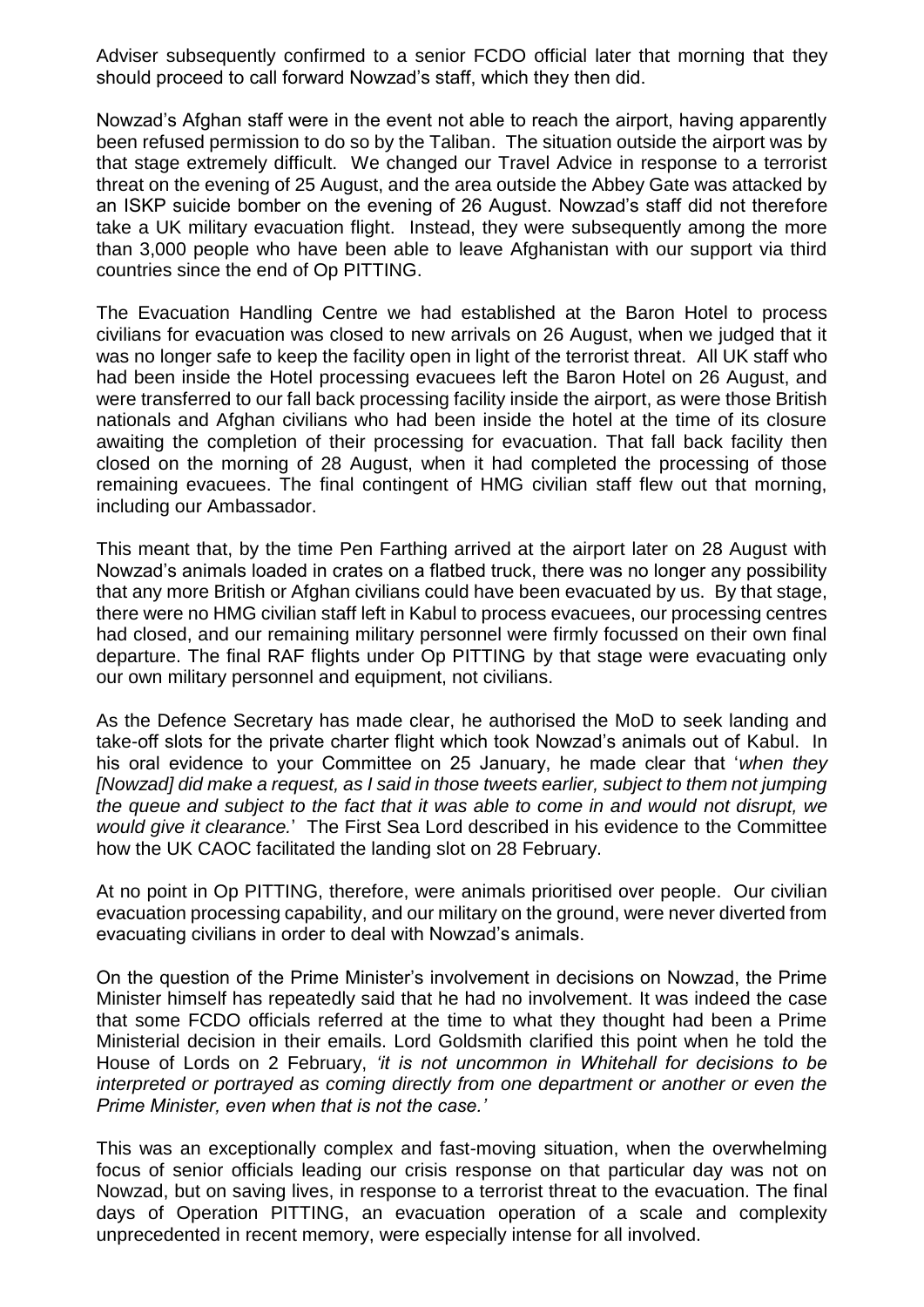I hope this provides the clarity you need from us on this issue. I will write separately on your wider questions about lessons learned, engagement with the Taliban, and resettlement.

*Yours sincerely,*<br>John od of Winkheeher

**LORD (TARIQ) AHMAD OF WIMBLEDON** Minister of State for South and Central Asia, North Africa, UN and the Commonwealth Prime Minister's Special Representative on Preventing Sexual Violence in Conflict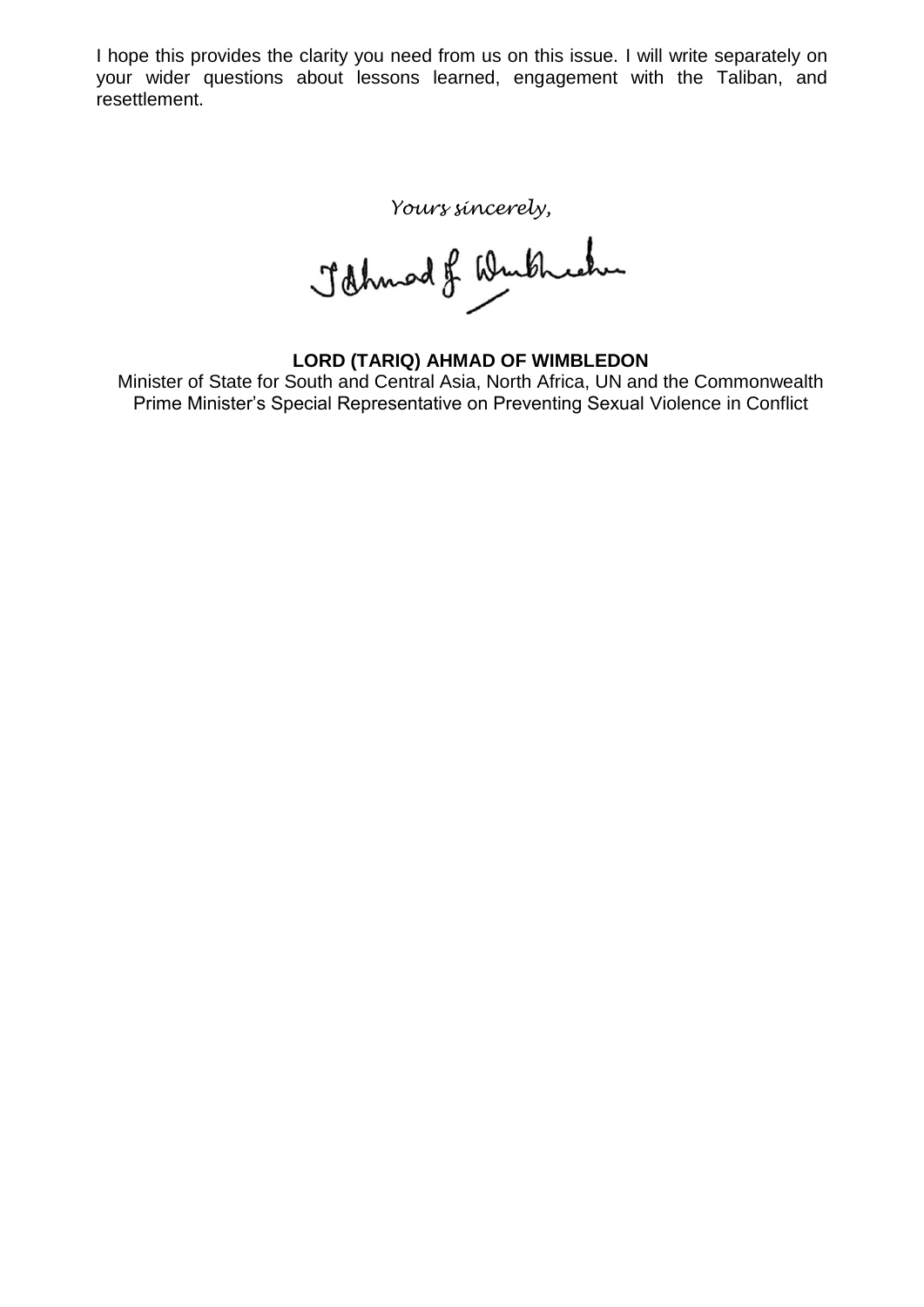

**Foreign Affairs Committee**<br>House of Commons London SW1A0AA House of Commons · London · SW1A 0AA +44 20 7219 6106 · fac@parliament.uk

www.parliament.uk · @CommonsForeign

**From the Chair** Tom Tugendhat MP

Lord Ahmad of Wimbledon Minister for South Asia, the United Nations and the Commonwealth Foreign, Commonwealth & Development Office

7 February 2022

#### Dear Lord Ahmad

Many thanks for your appearance before the Committee to discuss UK policy on Afghanistan. I am writing with some questions to follow up on that session, which was cut short by business in the Chamber.

I would be grateful for responses on the first group of questions, on decision-making around the Nowzad evacuation, by 18 February, and responses to the rest of the questions by 25 February.

#### **The Nowzad evacuation**

We have repeatedly asked the FCDO about its role in the Nowzad evacuation, but its answers have been undermined when new information has come into the public domain.

Our concern is not the actions of the Nowzad charity, or those who campaigned on its behalf, whose actions were entirely in keeping with their stated aim, but rather to establish the facts around the Government's decision-making: whether there was a ministerial intervention to approve the evacuation outside the established process; if so, on what basis; and how this impacted Operation Pitting, if at all.

I would appreciate responses that reassure the Committee that it is receiving complete answers on this matter.

- 1. Sir Philip Barton apologised for giving "inadvertently inaccurate" answers to the Committee, telling us that he and Nigel Casey, Special Representative for Afghanistan and Pakistan, had "no recollection" of emails discussing an intervention by the Prime Minister in the Nowzad case. However, the BBC released further leaked emails which suggest that Mr Casey was actively involved in discussions on this topic, and apparently himself wrote an email confirming that the National Security Adviser, Sir Stephen Lovegrove, would seek input on the case from "Number 10". This appears to undermine Sir Philip's letter of apology to the Committee. How do you explain this?
- 2. Did Sir Stephen seek guidance on the Nowzad case from Number 10? If so, which individual or team did he seek it from, and what response did he get?
- 3. Did FCDO officials or Ministers seek or receive any guidance on the Nowzad case from Number 10, or from the Prime Minister, or from individuals or agencies acting on his behalf?
- 4. Internal FCDO emails published as evidence by this Committee appear to show that multiple senior officials acted on the basis that the Prime Minister had intervened on the Nowzad evacuation. How do you explain this?